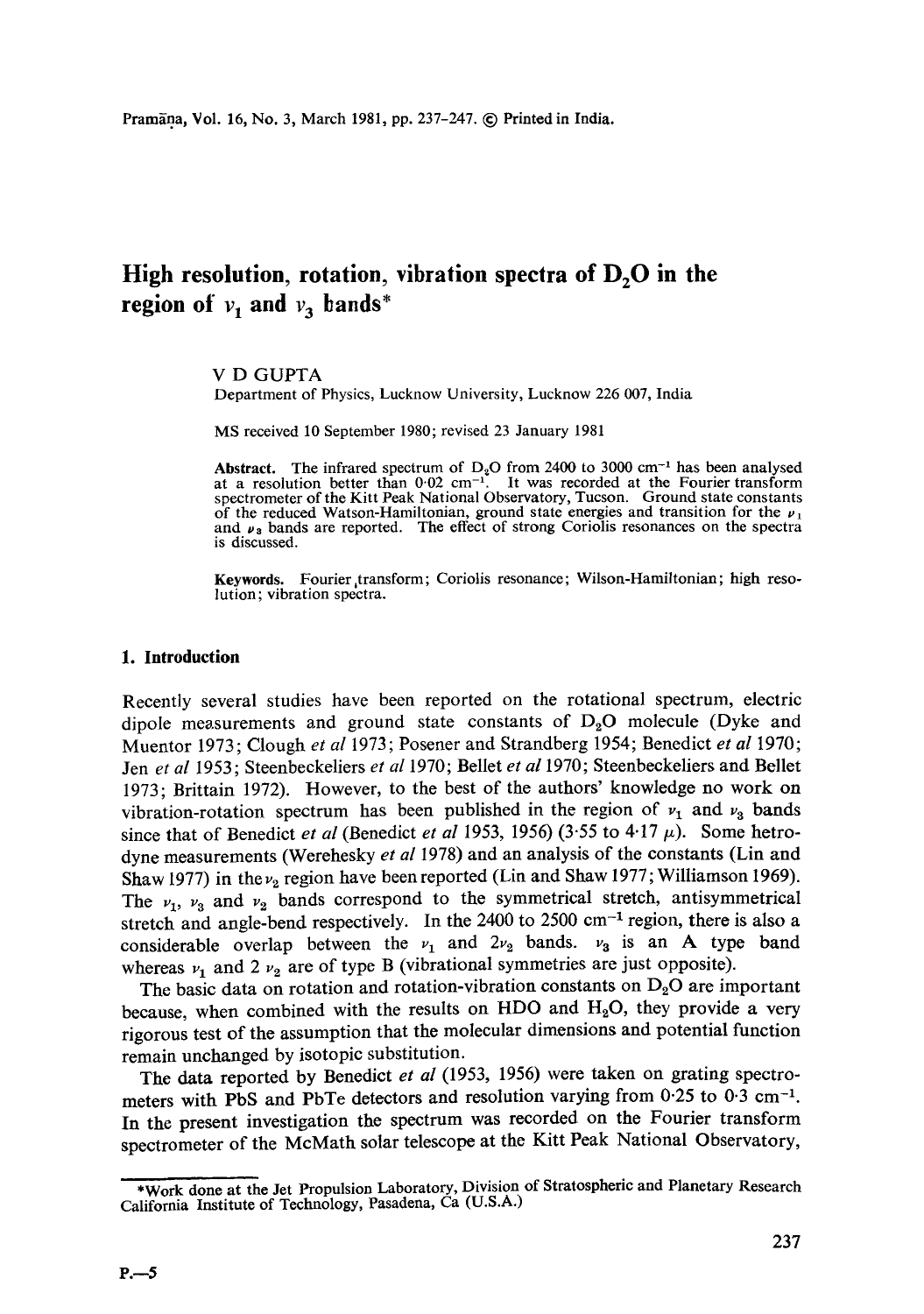## 238 *V D Gupta*

Tucson. The resolution after apodization was better than  $0.02 \text{ cm}^{-1}$ . InSb detectors were used. The main purpose of the present paper is to report high resolution data in the region of  $v_1$  and  $v_3$  bands and accurate values of the rotational constants and centrifugal distortions which yield precise ground state energies which are consistent with microwave as well as infrared transitions.

For light asymmetric rotors, such as  $D_2O$ , centrifugal distortion effects are extremely important in the interpretation of the observed spectra. The reduced Hamiltonian including distortion effects through  $P^{10}$  for a prolate asymmetric rotor has the form

$$
H = H_r + H_d^{(4)} + H_d^{(6)} + H_d^{(8)} + H_d^{(10)},
$$
  
\nwhere  
\n
$$
Hr = \frac{1}{2} (B + C) P^2 + [A - \frac{1}{2} (B + C)] (P_z^2 - b_p P_z^2),
$$
\n
$$
H_d^{(4)} = -\Delta J P^4 - \Delta J K P^2 P_z^2 - \Delta K P_z^4 - 2 \delta J P^2 P_z^2
$$
\n
$$
- \delta_K (P_z^2 P_z^2 + P_z^2 P_z^2),
$$
\n
$$
H_d^{(6)} = H_J P^6 + H_{JK} P^4 P_z^2 + H_{JK} P^2 P_z^4 + H_K P_z^6 + 2h_J P^4 P_-^2
$$
\n
$$
+ 2h_{JK} P^2 (P_z^2 P_z^2 + P_z^2 P_z^2) + h_K (P_2^4 P_z^2 + P_z^2 P_z^4),
$$
\n
$$
H_d^{(8)} = L_J P^8 + L_{JJK} P^6 P_z^2 + L_{JK} P^4 P_z^4 + L_{KKJ} P^2 P_z^6 + L_K P^8
$$
\n
$$
+ 2 l_J P^6 P_z^2 + l_{JK} P^4 (P_z^2 P_z^2 + P_z^2 P_z^2) + l_{KI} P^2 (P_z^4 P_z^2 + P_z^2 P_z^4) + l_K (P_z^6 P_z^2 + P_z^2 P_z^6),
$$
\n
$$
H_d^{(10)} = P_J P^{10} + P_{JJK} P^8 P_z^2 + P_{JK} P^6 P_z^4 + P_{KJ} P^4 P_z^6
$$
\n
$$
+ P_{KKJ} P^2 P_z^8 + P_K P_z^{(10)} + P 2J P^8 P_z^2 + P_{JJK} P^6 (P_x^2 P_z^2 + P_z^2 P_z^2) + P_{KKJ} P^2 (P_z^6 P_z^2 + P_z^2 P_z^2) + P_{KKJ} P^2 (P_z^6 P_z^2 + P_z^2 P_z^2) + P_{KKJ} P^2 (P_z^6 P_z^2 + P_z^2 P_z^2) + P_{KKJ} P^2 (P_z^6 P_z^2 + P_z^2 P_z^2),
$$

where  $\Delta_J$ , etc are the quartic distortion coefficients and  $H_J$ , etc are sextic distortion coefficients. Similarly coefficients in terms of degree eight and ten in the angular momentum are defined.

$$
b_p = \frac{C-B}{2A-B-C}
$$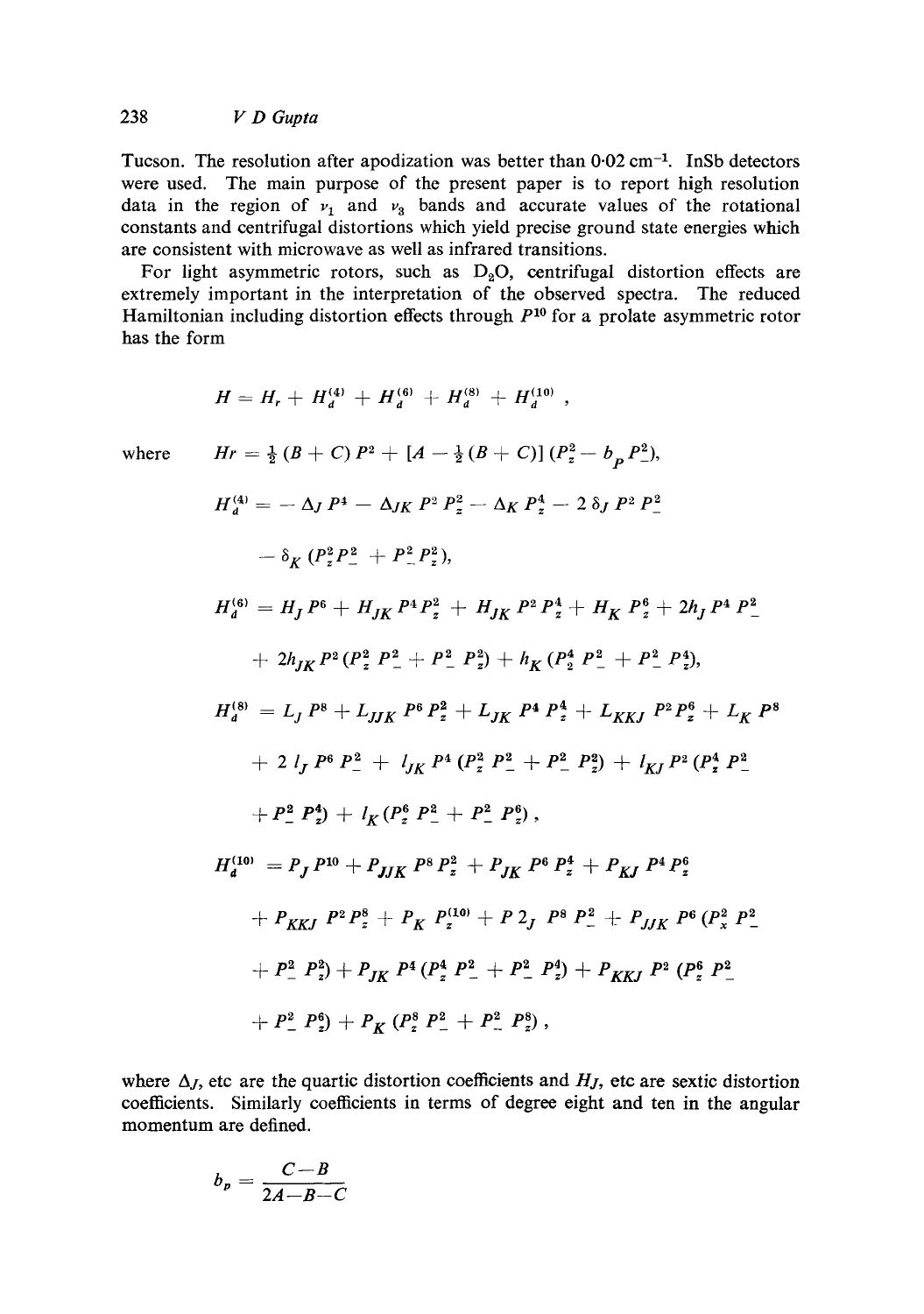is Wang's asymmetry parameter

$$
P^2 = P_x^2 + P_y^2 + P_z^2
$$
 and  $P_-^2 = P_x^2 - P_y^2$ .

The rotational constants in the reduced Hamiltonian  $(A, B, C)$  are related to the effective rotational constants  $(A_k, B_k, C_k)$  defined by Kivelson and Wilson (1953) as

$$
A = A_{k} + 16 R_{6},
$$
  
\n
$$
B = B_{k} - 16 R_{6} (A_{k} - C_{k}) / (B_{k} - C_{k}),
$$
  
\n
$$
C = C_{k} + 16 R_{6} (A_{k} - B_{k}) / (B_{k} - C_{k}),
$$

where  $R_6$  is quartic distortion constant. The Watson's reduced Hamiltonian contains  $(2n+1)$  terms of degree 2 n, among which  $(n+1)$  are purely diagonal (denoted by capital letters) in the usual representation while others are purely off-diagonal of ranks  $-2$  and  $+2$  (denoted by small letters).

 $D_2O$  is a light molecule and hence the distortion effects are very important. It becomes necessary, therefore, to include some terms of degree eight and ten in the angular momentum to obtain a representative fit of the observed spectrum. It has been shown (Steenbeckeliers *et al* 1970) that the diagonal and off-diagonal terms are of equal importance for small  $K_a$  while for large  $K_a$  the diagonal terms are the leading ones. It may be mentioned at this stage that these coefficients except the sextic and quartic constants must be regarded as empirical constants in the sense that they have not as yet been theoretically related to the vibrational potential constants. The quartic and sextic ones have been related to the quadratic and cubic force constants. The ground state constants were obtained by a simultaneous fit of the microwave (statistical weight  $10<sup>5</sup>$ ) and infra-red transition. In general the statistical weight of each level involved is taken inversely proportional to the square of the confidence interval. A nonlinear least fit was carried out. The overall standard deviation between observed and calculated line position is  $0.04 \text{ cm}^{-1}$ .

The ground state levels and rotational energies reported in table 1 are an improvement over those of (Benedict *et al* 1953, 1956) and Steenbeckliers and Bellet (1973). The agreement between ground state and the experimental data is much better (for

| Band                 | Vibrational<br>symmetry | Rotational<br>symmetry | <b>Band</b> centre<br>$(cm^{-1})$ |
|----------------------|-------------------------|------------------------|-----------------------------------|
| $\mathbf{v}_1$       | $A_{1}$                 | B                      | 2672.0811                         |
| $\boldsymbol{\nu}_2$ | $\boldsymbol{A}_1$      | B                      | $1178.374*$                       |
| $\boldsymbol{\nu}_3$ | $B_{1}$                 | A                      | $2787 - 7182$                     |
| $2\nu$               | $B_{1}$                 | B                      | 2336.8392                         |
|                      | $\kappa = -0.5408$      |                        |                                   |
|                      | *(Williamson 1969)      |                        |                                   |

Table 1a. Constants of  $D_2O$  molecule symmetry  $C_{2v}$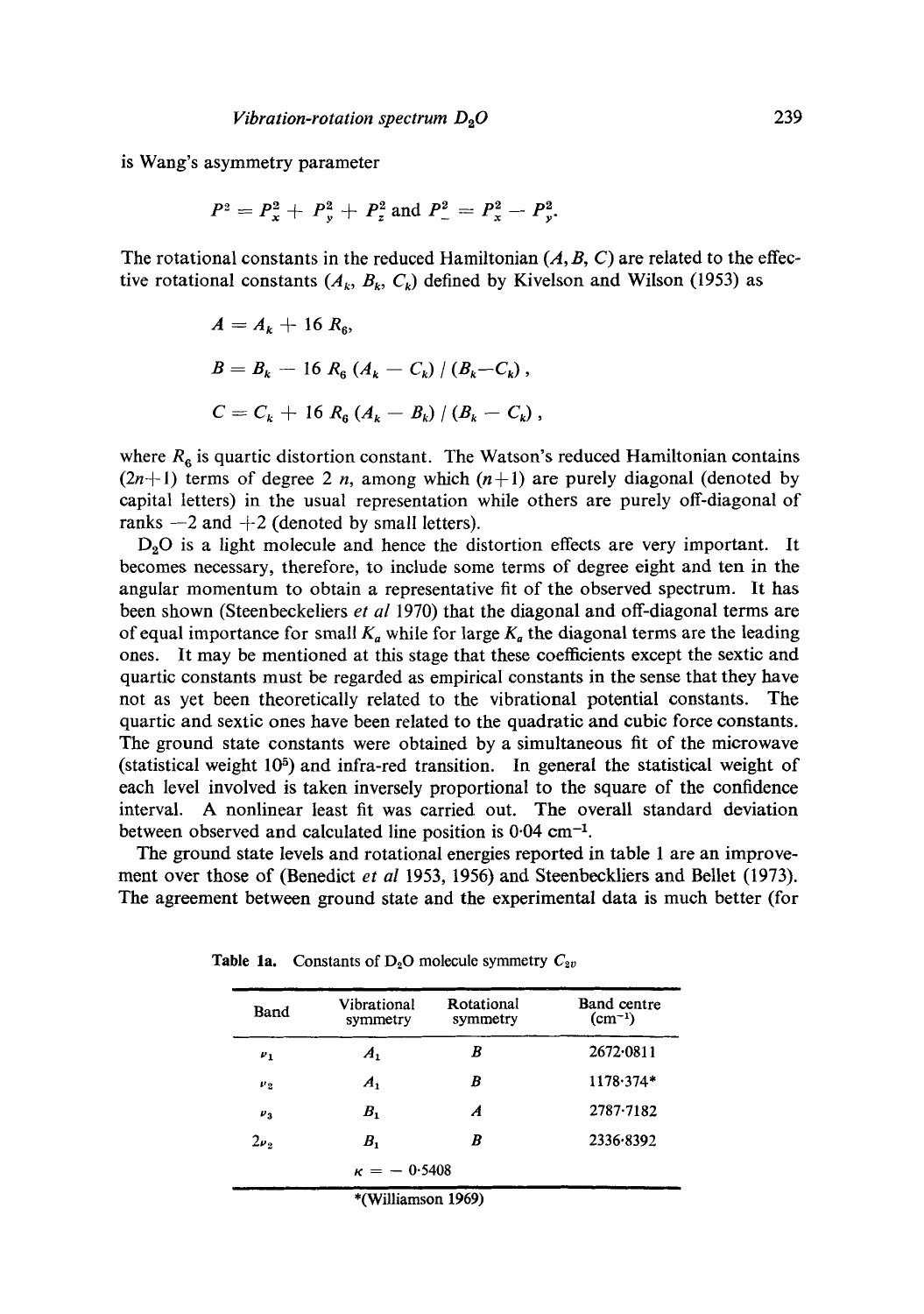| <b>Table 1b.</b> Ground state Watson-constants* For $D_2O$ |  |
|------------------------------------------------------------|--|
|                                                            |  |

| Rotational constants |                                               |                                              |
|----------------------|-----------------------------------------------|----------------------------------------------|
| $A = 15.41970$       | $B = 7.27265$                                 | $C = 4.84538$                                |
| Quartic constants    |                                               |                                              |
|                      | $\Delta_K = 9.24565 \times 10^{-3}$           | $\Delta_{JK} = -1.53587 \times 10^{-3}$      |
|                      | $\Delta_I = 3.09608 \times 10^{-4}$           | $\delta_K = 3.65799 \times 10^{-4}$          |
|                      | $\delta_J = 1.22103 \times 10^{-4}$           |                                              |
| Sextic constants     |                                               |                                              |
|                      | $H_K$ = 1.85339 $\times$ 10 <sup>-5</sup>     | $H_{KJ} = -2.80223 \times 10^{-6}$           |
|                      | $H_{JK} = -2.67578 \times 10^{-7}$            | $H_J$ = 5.92043 × 10 <sup>-8</sup>           |
|                      | $h_{\nu}$ = 3.94517 $\times$ 10 <sup>-6</sup> | $h_{IK}$ = 9.48093 $\times$ 10 <sup>-8</sup> |
|                      | $h_J = 2.46848 \times 10^{-8}$                |                                              |
| Octic constants      |                                               |                                              |
|                      | $L_K$ = -5.34657 $\times$ 10 <sup>-8</sup>    | $L_{KKJ} = 1.957585 \times 10^{-8}$          |
|                      | $L_{JK} = -5.64416 \times 10^{-9}$            | $l_K = -3.419023 \times 10^{-8}$             |

\*All constants are given in units of  $cm^{-1}$ .

Table 2. Energy Levels for (000), (100) and (001) bands of  $D_2O$ 

|                | $J K_a K_c$             |                         | (000)        | (100)     | (001)     |                | $J K_a K_c$             |                         | (000)            | (100)     | (001)             |
|----------------|-------------------------|-------------------------|--------------|-----------|-----------|----------------|-------------------------|-------------------------|------------------|-----------|-------------------|
| 1              | 0                       | 1                       | 12.1163      | 2683.6053 | 2799-7582 | 1              | 1                       | $\bf{0}$                | 22.6837          | 2694.0106 | 2809-8423         |
| 1              | 1                       | 1                       | 20.2589      | 2691.6061 | 2807-3934 | $\overline{c}$ | $\overline{\mathbf{c}}$ | $\overline{c}$          | 35.8775          | 2707.0524 | 2823.3303         |
|                |                         |                         | 49.3379      | 2720.3287 | 2836-3699 | $\overline{c}$ | $\mathbf{1}$            | $\overline{2}$          | 42.0692          | 2713-1208 | 2829.0299         |
| $\frac{2}{2}$  | $\mathbf{1}$            | 1                       |              |           |           | $\overline{2}$ | $\overline{2}$          |                         |                  | 2744-2451 | 2859.1941         |
|                | $\overline{2}$          | $\bf{0}$                | 74.1408      | 2744-7099 | 2859-6982 |                |                         | $\mathbf{1}$            | 73.6754          |           |                   |
| 3              | $\bf{0}$                | 3                       | 70.4467      | 2741.1542 | 2857.5516 | 3              | 1                       | $\overline{c}$          | 88-9688          | 2759-4561 | 2875.7807         |
| 3              | 1                       | 3                       | 74.5063      | 2745-1158 | 2861.1849 | 3              | $\overline{\mathbf{c}}$ | $\mathbf{1}$            | 112-2492         | 2782-3318 | 2897-7076         |
|                | $\overline{c}$          | $\overline{\mathbf{c}}$ | 110.0326     | 2780-1209 | 2895.3386 | 3              | 3                       | $\bf{0}$                | 156-6614         | 2826.0048 | 2939.5517         |
| $\frac{3}{3}$  | 3                       | $\mathbf{1}$            | 156.6040     | 2825.9465 | 2939.4855 | 4              | $\Omega$                | 4                       | 114.9863         | 2785-0770 | 2901-5796         |
|                |                         |                         |              |           |           |                |                         |                         |                  |           |                   |
| 4              | 1                       | 3                       | 141.0834     | 2810.9007 | 2927.5330 | 4              | 1                       | $\overline{4}$          | 117.3123         | 2787-3330 | 2903-5895         |
| 4              | $\overline{2}$          | $\overline{2}$          | 164.1736     | 2833-6034 | 2949.5199 | 4              | $\overline{c}$          | 3                       | $158 - 1052$     | 2827-5594 | $2943 \cdot 1000$ |
| 4              | 3                       | 1                       | 206.2741     | 2874.9513 | 2989.0177 | 4              | $\overline{\mathbf{3}}$ | $\overline{2}$          | $205 - 8811$     | 2874.5596 | 2988.5728         |
| 4              | $\overline{\mathbf{4}}$ | $\Omega$                | 269.3803     | 2937-0367 | 3048.6277 | 4              | $\overline{4}$          | $\mathbf{1}$            | 269.3744         | 2937-0367 | 3048.6234         |
|                |                         |                         |              |           |           |                |                         |                         |                  |           |                   |
| 5              | 0                       | 5                       | 169.0388     | 2838-3745 | 2955-0090 | 5              | 1                       | 4                       | 204-9335         | 2873-9133 | 2990.7814         |
| 5              | 1                       | 5                       | 170.2436     | 2839.5364 | 2955.9962 | 5              | $\overline{c}$          | 3                       | 229-9865         | 2898-5882 | 3015.1296         |
|                |                         | 4                       | 217.5837     | 2886-2420 | 3002.1346 | $\frac{5}{5}$  | 3                       | $\frac{2}{1}$           | 269-0065         | 2936-8612 | 3051-6263         |
| 5<br>5         | $\frac{2}{3}$           | 3                       | 267.5278     | 2935-3545 | 3049.9544 |                | $\overline{\mathbf{4}}$ |                         | $331 \cdot 1216$ | 2997-8930 | 3110-2794         |
|                |                         |                         |              |           |           |                |                         |                         |                  |           |                   |
|                | 4                       | $\overline{\mathbf{c}}$ | 331.0699     | 2997-8927 | 3110.2159 | 5              | 5                       | $\bf{0}$                | 411.5432         | 3077-9971 | 3186.2220         |
| $\frac{5}{5}$  | 5                       | $\mathbf{1}$            | 411.5426     | 3077.2272 | 3186-2184 | 6              | 0                       | 6                       | 232-5225         | 2900 9694 | 3017.8545         |
| 6              | 1                       | 5                       | 279.5607     | 2947.5381 | 3064-4598 | 6              | 1                       | 6                       | 233-1067         | 2901-5287 | 3018.2179         |
| 6              | $\overline{2}$          | $\overline{4}$          | 309-2582     | 2976-8415 | 3094-0261 | 6              | $\overline{2}$          | 5                       | 288.0922         | 2956-1821 | 3072.0619         |
|                |                         |                         |              |           |           |                |                         |                         |                  |           |                   |
| 6              | 3                       | 3                       | 345.4417     | 3012.3003 | 3127.9741 | 6              | 3                       | 4                       | 341-3860         | 3008-1314 | 3123.4513         |
| 6              | $\overline{4}$          | $\overline{2}$          | 405.5290     | 3071.2520 | 3184-6203 | 6              | $\overline{\bf{4}}$     | 3                       | 405-2809         | 3071-2044 | 3184.2802         |
| 6              | 5                       | 1                       | 485.5985     | 3149.8673 | 3260.6922 | 6              | 5                       | $\overline{\mathbf{c}}$ | 485.5926         | 3149-8682 | 3260.6868         |
| 6              | 6                       | $\bf{0}$                | 582.4117     | 3244.8733 | 3351-6497 | 6              | 6                       | 1                       | 582-4117         | 3244.8733 | 3351.6497         |
|                |                         |                         |              |           |           |                |                         |                         |                  |           |                   |
| 7              | $\bf{0}$                | $\overline{7}$          | 305.4959     | 2972.9229 | 3089.2650 | 7              | 1                       | 6                       | 364.0433         | 3030.8596 | 3147.7307         |
| 7              | 1                       | 7                       | 305.7679     | 2973.1802 | 3090.1579 | 7              | $\overline{c}$          | 5                       | 401.2543         | 3067.6061 | 3185.3915         |
| 7              | $\overline{\mathbf{c}}$ | 6                       | 369.2649     | 3035.8833 | 3152-5052 | 7              | 3                       | 4                       | 436.0534         | 3101-7497 | 3218-4796         |
| $\overline{7}$ | 3                       | 5                       | 427.1962     | 3093.5457 | 3208-7714 | $\overline{7}$ | $\overline{4}$          | 3                       | 492.8773         | 3157-3885 | 3271.8169         |
|                |                         |                         |              |           |           |                |                         |                         |                  |           |                   |
| 7              | 4                       | 4                       | 492.0194     | 3156-9221 | 3270-8080 | 7              | 5                       | $\boldsymbol{2}$        | 572.1621         | 3235.0757 | 3347-5491         |
| 7              | 5                       | 3                       | 572.1279     | 3235.0827 | 3347.5109 | 7              | 6                       | 1                       | 668-8487         | 3329-4801 | 3344-3836         |
| 7              | 6                       | 2                       | 668-8481     | 3329.4556 | 3444.3836 | 7              | 7                       | 0                       | 781.1696         | 3434.9243 | 3544-1620         |
| 7              | $\overline{7}$          | $\mathbf{1}$            | 781.1696     | 3434.9243 | 3544-1620 | 8              | $\mathbf{0}$            | 8                       | 388.0195         | 3054.2922 | 3171.2849         |
|                |                         |                         |              |           |           |                |                         |                         |                  |           |                   |
| 8              | 1                       | 7                       | 457.8200     | 3123.3316 | 3240.2206 | 8              | 1                       | 8                       | 388.1431         | 3054.4076 | 3172-6786         |
| 8              | 2                       | 6                       | $505 - 0399$ | 3169.0023 | 3288.2090 | 8              | $\overline{c}$          | 7                       | 460.7643         | 3126.1416 | 3243.1518         |
| 8              | 3                       | 5                       | 540.8728     | 3205-1895 | 3323-0493 | 8              | 3                       | 6                       | 524.6066         | 3189.2560 | 3305-5392         |
| 8              | $\overline{\bf 4}$      | 4                       | 593.5834     | 3256.7176 | 3372-4248 | 8              | 4                       | 5                       | 591.2165         | 3254.8801 | 3369.6966         |
|                |                         |                         |              |           |           |                |                         |                         |                  |           |                   |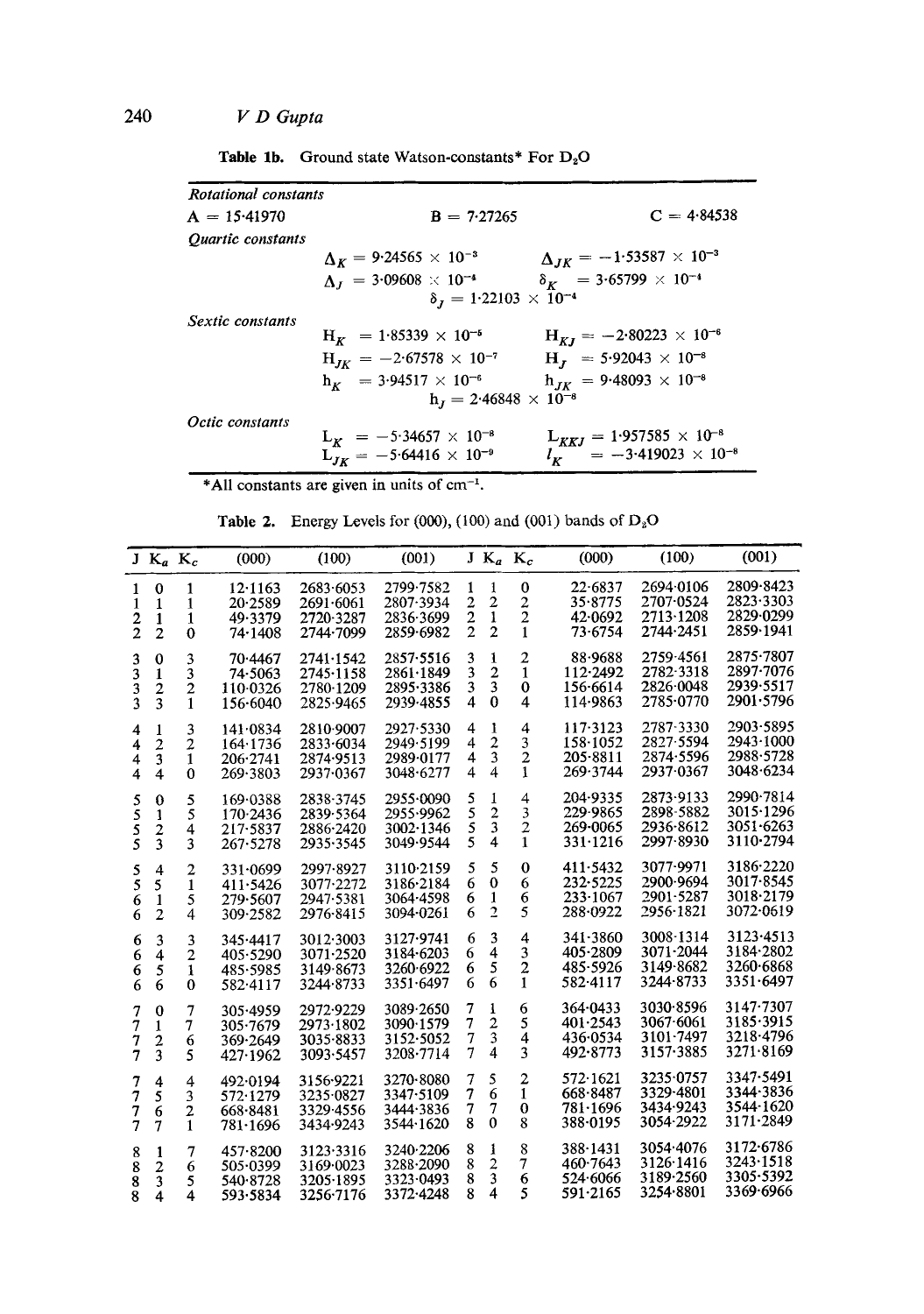Table 2. (contd.)

|                      | TUNG W                        |                               | $(\ldots, \ldots, \ldots)$                             |                                                  |                                                              |                   |                               |                                   |                                                          |                                                  |                                                  |
|----------------------|-------------------------------|-------------------------------|--------------------------------------------------------|--------------------------------------------------|--------------------------------------------------------------|-------------------|-------------------------------|-----------------------------------|----------------------------------------------------------|--------------------------------------------------|--------------------------------------------------|
|                      |                               | $J K_a K_c$                   | (000)                                                  | (100)                                            | (001)                                                        |                   |                               | $J K_a K_c$                       | (000)                                                    | (100)                                            | (001)                                            |
| 8<br>8<br>8<br>8     | 5<br>6<br>7<br>8              | 3<br>$\overline{c}$<br>1<br>0 | $671 - 3337$<br>767•7141<br>880-0359<br>1006-9199      | 3332-7451<br>3426.3879<br>3531-2272<br>3663-5723 | 3446.8800<br>3544∙0161<br>3641·3809<br>3762-9135             | 8<br>8<br>8<br>8  | 5<br>6<br>7<br>8              | 4<br>3<br>$\boldsymbol{2}$<br>1   | 671.1934<br>767-7099<br>880.0358<br>1006.9199            | 3332.7500<br>3426-4209<br>3531-2272<br>3663.5723 | 3446-7255<br>3544.0161<br>3641.3809<br>3762-9135 |
| 9<br>9<br>9<br>9     | 0<br>1<br>2<br>3              | 9<br>9<br>8<br>7              | 480-1255<br>480-1806<br>562-3151<br>633.2143           | 3145.1103<br>3145.1615<br>3226-3048<br>3296.3779 | 3262.4790<br>3262-4043<br>3343-8513<br>3413-3505             | 9<br>9<br>9<br>9  | 1<br>$\overline{2}$<br>3<br>4 | 8<br>7<br>6<br>5                  | 560.7511<br>619.5523<br>659.4063<br>708.1660             | 3224-8259<br>3283-2976<br>3322.0076<br>3369-7388 | 3341.8329<br>3401-3288<br>3441-0625<br>3486-9179 |
| 9<br>9<br>9<br>9     | 4<br>5<br>6<br>7              | 6<br>5<br>4<br>3              | 702.7020<br>782 8096<br>879.0221<br>991.2682           | 3364.9129<br>3442.9549<br>3535-8021<br>3640.1089 | 3480-7480<br>3558-3302<br>3655.6804<br>3750-8591             | 9<br>9<br>9<br>9  | 5<br>6<br>7<br>8              | 4<br>3<br>2<br>1                  | 783.2688<br>879.0419<br>991.2687<br>1118.2563            | 3443.7345<br>3535-7267<br>3640.1089<br>3772-4400 | 3558.8318<br>3655·6804<br>3750-8591<br>3873-3289 |
| 9<br>10<br>10<br>10  | 8<br>1<br>2<br>3              | 2<br>9<br>8<br>7              | 1118.2563<br>672-9153<br>743-7929<br>790-8066          | 3772-4400<br>3335-4957<br>3407∙0998<br>3452-5294 | 3873-3289<br>3452 6356 10<br>3523-8024 10<br>3571-5686       | 10<br>-10         | 0<br>1<br>2<br>3              | 10<br>10<br>9<br>8                | 581.8226<br>581.8473<br>673.7135<br>752.6074             | 3245-3815<br>3245-4143<br>3336-1751<br>3414-1637 | 3363-0365<br>3363-0352<br>3456.3790<br>3531-8405 |
| 10<br>10<br>10<br>10 | 4<br>5<br>6<br>7              | 6<br>5<br>4<br>3              | 837-0449<br>$908 - 2144$<br>$1002 - 8797$<br>1114-8689 | 3496.8137<br>3567.9838<br>3657-4772<br>3761.4356 | 3615.6410<br>3683-6405<br>3779-4856 10<br>3872-5981          | -10<br>-10<br>-10 | 4<br>5<br>6<br>7              | 7<br>6<br>5<br>4                  | 826.1971<br>906-9495<br>$1002 - 8056$<br>1114.8664       | 3487-8677<br>3563-3027<br>3658-2883<br>3761.4356 | 3603.6508<br>3682-2937<br>3779-4856<br>3782-5981 |
| 10<br>11<br>11<br>11 | 8<br>0<br>1<br>2              | 2<br>11<br>11<br>10           | 1241.9266<br>693.1079<br>693.1201<br>794.8205          | 3893-7847<br>3355-1346<br>3355-1304<br>3455-6325 | 3996-1350 10<br>3473-1230 11<br>3473-1272 11<br>3572-6304 11 |                   | 8<br>1<br>2<br>3              | 3<br>10<br>9<br>8                 | 1241.9266<br>794.4235<br>877.1033<br>934.0291            | 3893-7847<br>3455.4206<br>3539.6072<br>3589-1136 | 3996.1350<br>3572.7099<br>3655.1272<br>3713.4339 |
| 11<br>11<br>11<br>11 | 3<br>4<br>5<br>6              | 9<br>8<br>7<br>6              | 882-4011<br>961.3321<br>1043.5039<br>1139.0571         | 3540.9543<br>3622.6609<br>3702-3749<br>3793-3211 | 3660.8506 11<br>3738.0672<br>3818.5090<br>3915.6370 11       | -11<br>-11        | 4<br>5<br>6<br>7              | 7<br>6<br>5<br>4                  | 980-2477<br>1046.5266<br>1139.2507<br>1250.8268          | 3637.0596<br>3704-5360<br>3791.6770<br>3897.9838 | 3758-4899<br>3821.6937<br>3915-6370<br>4005-9138 |
| 11<br>11<br>12<br>12 | 7<br>8<br>1<br>$\mathbf{2}$   | 5<br>4<br>11<br>10            | 1250.8161<br>1377-8385<br>925.3533<br>1019.2599        | 3897-9838<br>4026-4827<br>3584-3589<br>3681.4282 | 4005.9138 11<br>4128.8750 12<br>3702-1482 12<br>3795.2454 12 |                   | 8<br>$\mathbf 0$<br>1<br>2    | 3<br>12<br>12<br>11               | 1377.8385<br>813.9718<br>813.9766<br>925.5477            | 4026.4827<br>3474.6672<br>3474·2906<br>3584-5444 | 4128.8750<br>1592.6771<br>3592-6752<br>3702-1397 |
| 12<br>12<br>12<br>12 | 3<br>4<br>5<br>6              | 9<br>8<br>7<br>6              | 1087.9532<br>$1137 - 2755$<br>1198.6723<br>1288-4144   | 3745.8682<br>3789-9825<br>3852-3653<br>3936-6971 | 3865.4710 12<br>3914-8262<br>3973-4482<br>4064.3482          | -12<br>-12<br>-12 | 3<br>4<br>5<br>6              | 10<br>9<br>8<br>7                 | 1022.2802<br>$1107 - 7031$<br>1192-2979<br>$1287 - 7164$ | 3678-5526<br>3764-6135<br>3847.1168<br>1941.6838 | 3401.9583<br>3883.6572<br>3966·8062<br>4064.3482 |
| 12<br>12<br>13<br>13 | $\overline{7}$<br>8<br>0<br>1 | 5<br>4<br>13<br>13            | 1399.1214<br>1526.0199<br>944.3960<br>944.3982         | 4044.0052<br>4319-8921<br>3602-8604<br>3602∙8923 | 4152-8856 12<br>4277-8870 12<br>3721.6898 13<br>3721.7174 13 |                   | 7<br>8<br>1<br>2              | 6<br>5<br>12<br>11                | 1399.1214<br>1526.0199<br>1065.7707<br>1170.3670         | 4044-0052<br>4182-8660<br>3722-7985<br>3626-3460 | 4152.8856<br>4277-8870<br>3840-9452<br>3944.2693 |
| 13<br>13<br>13<br>13 | 2<br>3<br>4<br>5              | 12<br>11<br>10<br>9           | 1065.8359<br>1171.9928<br>1264.8783<br>1352.9816       | 3723.3282                                        | 3840.9580 13<br>3944.0358<br>4040.3158<br>4126.9429          | -13<br>-13<br>-13 | 3<br>4<br>5<br>6              | 10<br>9<br>8<br>7                 | 1251.5556<br>1307.3033<br>1365.0272<br>1450-3420         |                                                  | 4026.6541<br>4083.6530<br>4139.3018<br>4226-7773 |
| 13<br>14<br>14<br>14 | 6<br>1<br>2<br>3              | 8<br>13<br>-12<br>11          | 1448.8491<br>1215.6307<br>1330-4731<br>1423.9655       |                                                  | 4226.7773 14<br>3989.0716 14<br>4102-3874 14                 | 14                | 0<br>1<br>3                   | 14<br>14<br>2 <sub>13</sub><br>12 | 1084.3643<br>1084.3653<br>1215.6443<br>1331.3592         | 3740.9780<br>3740-9008                           | 3860-1400<br>3860-1427<br>3989-0659              |
| 14<br>14<br>14<br>15 | 4<br>5<br>6<br>0              | 10<br>9<br>8<br>15            | 1489.1376<br>1545.5990<br>1625.6326<br>1233.8571       | 3887-7971                                        | 4008.0091 15                                                 | 14<br>14<br>14    | 4<br>5<br>6<br>1              | 11<br>10<br>9<br>14               | 1432-4290<br>1525.3773<br>1622.3012<br>1374.9441         | 4027.7192                                        | 4146.6016                                        |
| 15<br>15<br>15<br>15 | 1<br>$\overline{2}$<br>3<br>0 | 15<br>14<br>13<br>17          | 1233-8576<br>1374.9461<br>$1500-2660$<br>1561.2916     | 3888.3057                                        | 4008.0091 15<br>4148.8865 15<br>4331-9948 18                 | 16                | 2<br>3<br>0<br>0              | 13<br>12<br>16<br>18              | 1499-8386<br>1604.9356<br>1392.8355<br>1738.9072         |                                                  | 4165.2683<br>4508.5375                           |
| 19<br>16<br>16       | 0<br>1<br>1                   | 19<br>16<br>15                | 1926-4338<br>1392-7947<br>1543.7206                    |                                                  | 4693.9409 20<br>4166-4404 17<br>4315.0019 16                 |                   | 0<br>1<br>2                   | 20<br>17<br>15                    | 2122-7887<br>1561.2604<br>1543.7065                      |                                                  | 4332.2045<br>4315-5523                           |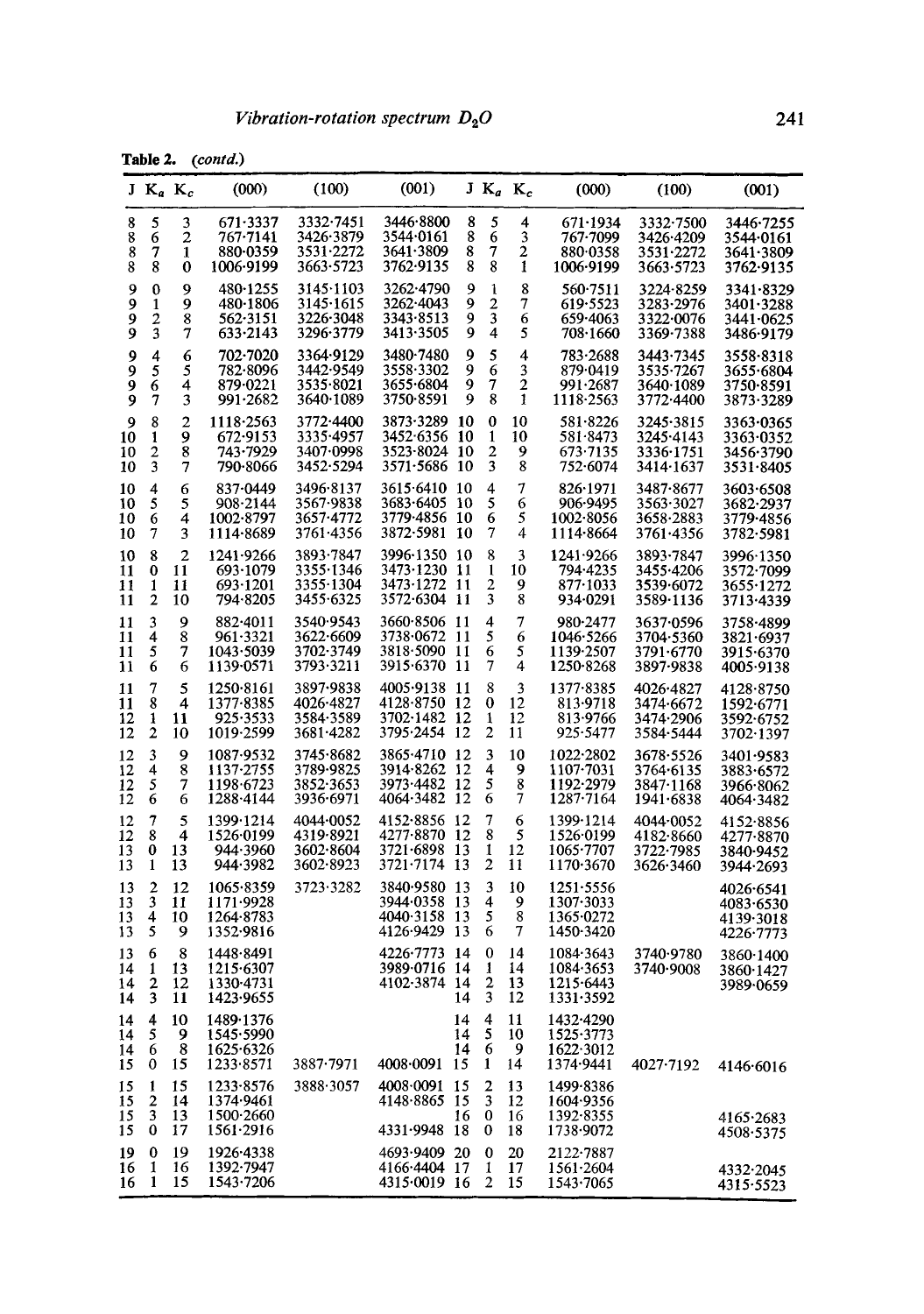I.R. within 0.01 cm<sup>-1</sup>). The constants given by Lin and Shaw (1977) did not yield very satisfactory results. Since these authors have not reported the ground states or the transition levels and the maximum value of  $J$ , it is difficult to comment on these results. Our own calculation with their constants yielded ground states in reasonably good agreement with the experimental data upto  $J=8$  and  $K=4$  but not beyond it.

An attempt was made to fit first the constants for the  $\nu_1$  and  $\nu_2$  modes separately by dropping the levels which were affected by resonances and later to carry out a simultaneous fit of the two bands by introducing Coriolis interaction constants. Since the  $v_1$  band also interacts with the 2  $v_2$  band, any attempt to fit  $v_1$  and  $v_3$  levels in the absence of 2  $v_2$  levels proved unsuccessful. The interaction between the (100) and (001) states perturbs not only the levels shown in figure 1 but several other neighbouring levels in the sub band. An accurate evaluation of these perturbations is important in the mechanism proposed for  $D_2O$  laser emission lines (Benedict *et al* 1969) and will be discussed in a separate publication.

## **2. Analysis of the spectrum**

D<sub>2</sub>O is a prolate top having  $\kappa = -0.5408$ . It is slightly less asymmetric than H<sub>2</sub>O  $(\kappa = -0.4362)$ . The spectra have the same general features except that the lines are more closely spaced in D<sub>2</sub>O. Since the symmetry axis is the b axis, the  $\nu_3$  is an A type



**Figure 1.** Plot of  $\Delta E$  versus  $J(J+1)$  for  $\nu_1$  band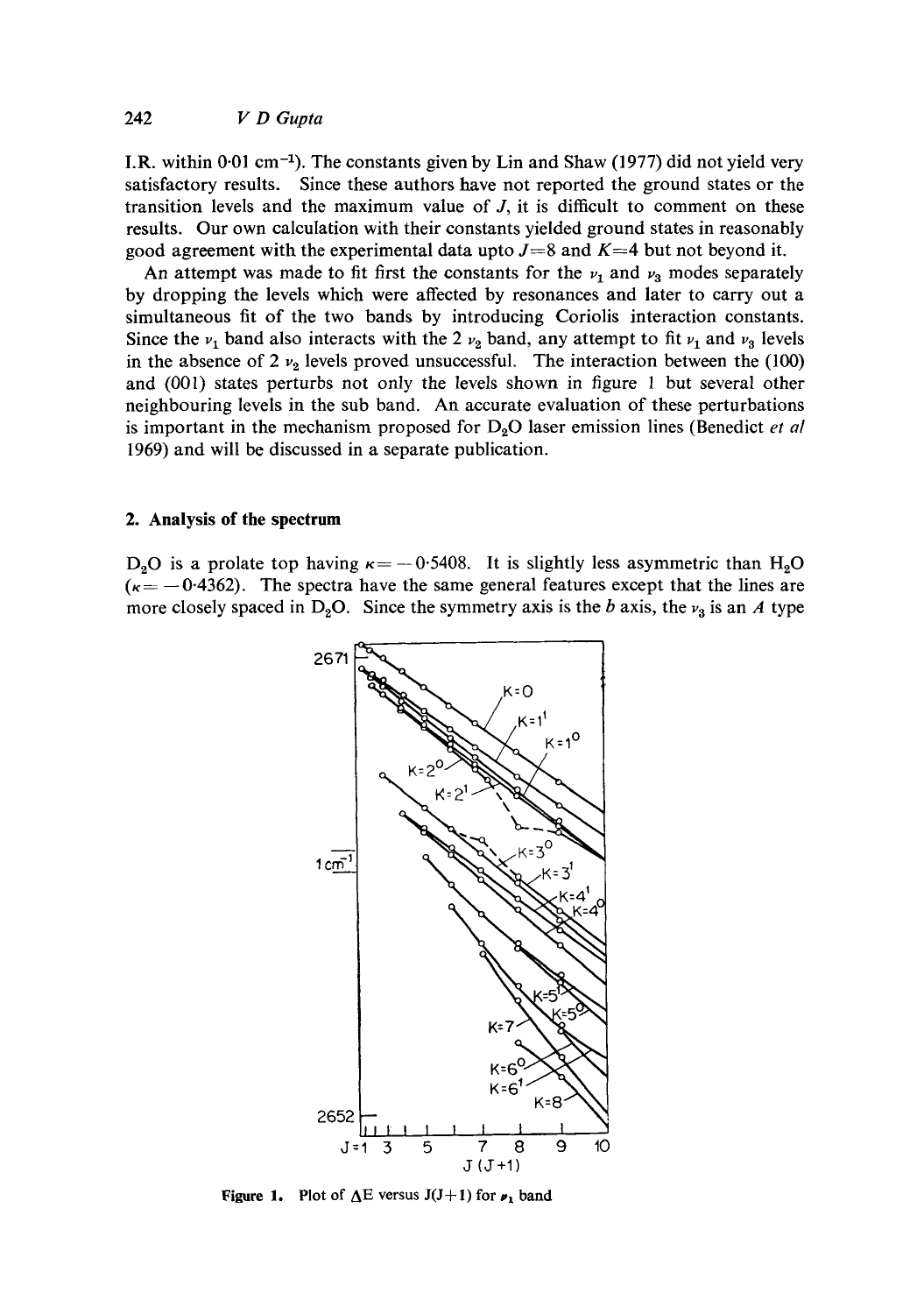whereas  $v_1$  and  $v_2$  are of type B. Both in H<sub>2</sub>O and D<sub>2</sub>O, the weights depend upon the parity of the rotational level designated by  $\tau = K_a - K_c$  (the odd: even ratio being 3:1) for H<sub>2</sub>O and 1:2 for D<sub>2</sub>O.) Due to this, the transitions originating from even  $K_a$  in the ground state are stronger than those of adjacent odd  $K_a$  sub-bands. The confirmed assignments are listed in asymmetric top notation according to upper and lower J,  $K_a$ ,  $K_c$  and band codes. The band centres listed in table 1 are derived by adding the ground state energies to the transition energy to 000 level.

As reported by all the investigators, it is extremely difficult to obtain the spectrum of  $D_2O$  without some contamination from HDO because of the exchange between  $D_2O$  and  $H_2O$  adsorbed on the walls of the absorption cell. In the 3.7  $\mu$  region, most of the HDO absorption arises from the O-D stretching fundamental. The lines of  $HDO, D<sub>2</sub>O$  and  $H<sub>2</sub>O$  would however, be separately identified by their relative intensity in spectra obtained with different relative proportions of these species. The spectra of  $D_2O$  were obtained at vapour pressures of 8, 3 and 1 Torr with a 25 cm cell and at 11.2 Torr with a 1.5 m long ceil. All the spectra were analysed and the averages of these measured positions were used in the analysis. Because of the wide variation in the line intensities and blending of neighbouring lines, not all the lines at different pressures were used in obtaining line positions. They were also calibrated and corrected against the standard methane lines reported by Terrago *et al* (1975) with a resolution of  $0.005$  cm<sup>-1</sup>.

Initial assignments of the bands were greatly assisted by the work of Benedict *et al*  (1953, 1956). The  $Q$  branches in  $\overline{A}$  type bands have a bunched or gathered structure and can be easily recognised. They also locate the band origin. The B type bands are relatively weaker but can be assigned with the help of ground-state combination differences. Occasionally due to intensity borrowing through resonances, forbidden lines were needed to confirm assignments. The Loomis-wood diagram also aided in the location of sub-bands and assignments. The  $v_3$  fundamental is the strongest band and has its band centre at 2787.7182 cm<sup>-1</sup> whereas  $v_1$  which is weaker by a factor of 5 has at 2672.0811 cm<sup>-1</sup>. Much of the Q and P branches in 2  $\nu$ <sub>2</sub> (band centre 2336.8392 cm<sup>-1</sup>) are hidden by the atmospheric  $CO<sub>2</sub>$  absorption.

For an electric dipole transition the selection rules (besides  $J=0, \pm 1$ ) are

$$
ee \leftrightarrow \text{oo} \quad \text{or} \quad \text{eo} \leftrightarrow \text{oe} \quad \text{for } B \text{ type band } (\nu_1)
$$
\n
$$
(\Delta K_a = \pm 1),
$$

and  $ee \leftrightarrow eo$  or  $oo \leftrightarrow oe$  for A type band  $(v_3)$ 

$$
(\Delta K_a=0, \Delta K_c=\pm 1).
$$

The assignments reported here are believed to be certain giving all the levels upto  $J=17$  for  $K=0$  and 1 and upto  $J=12$  for higher K value. An effective check on the assignments is made by plotting each observed upper state level versus  $J(J+1)$  for each  $K_a$ . However, the effects of centrifugal distortion on such plots are minimised, if instead a plot is made of  $\Delta E$  versus  $J(J+1)$  where  $\Delta E$  is the difference between observed upper state energies and calculated ground state energies with the same rotational quantum numbers. Such plots for the  $v_1$  and  $v_3$  bands are shown in figures 1 and 2.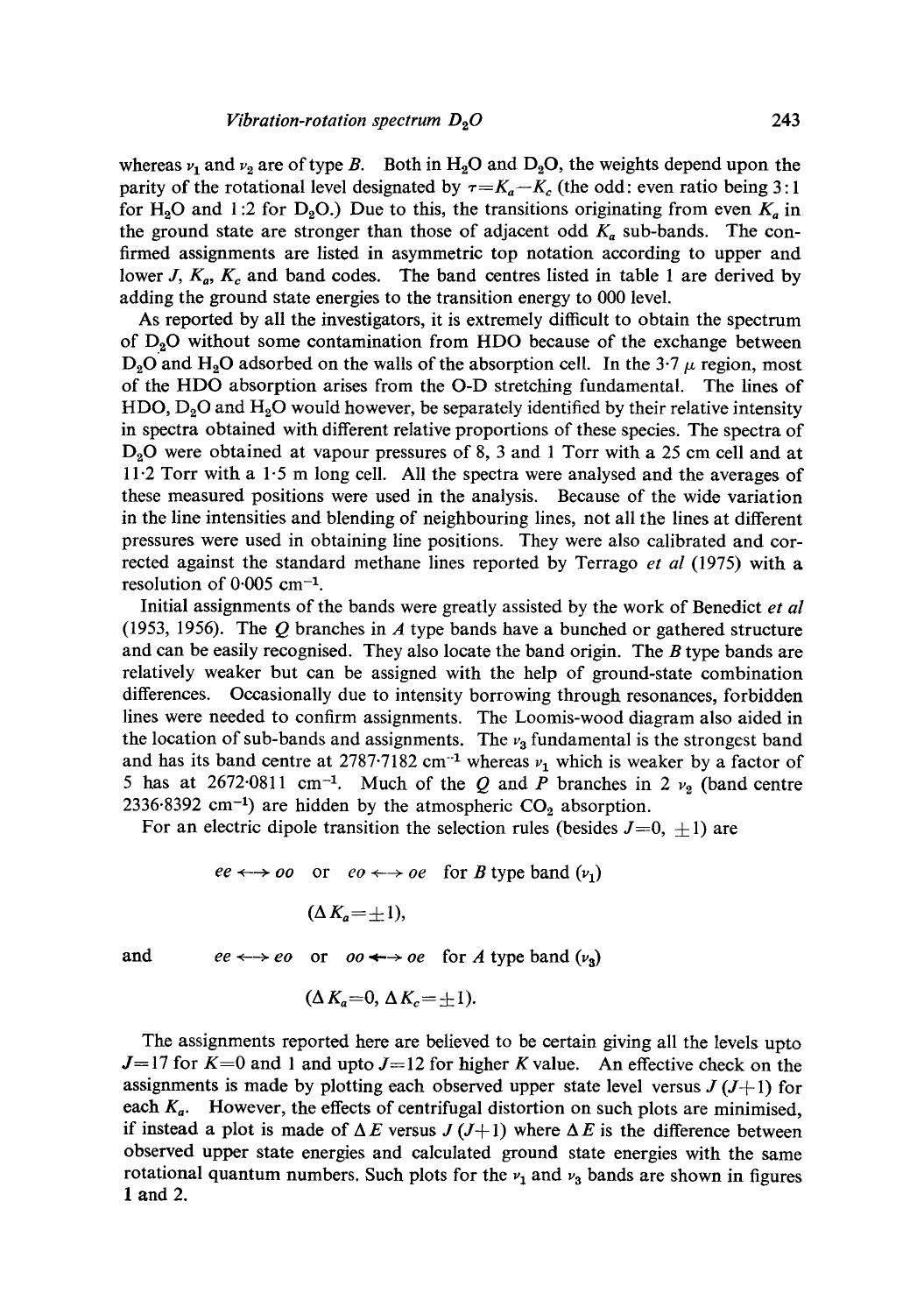

Figure 2. Plot of  $\Delta E$  versus J(J+1) for  $\nu_3$  band

For unperturbed sub-bands, the graphs for different  $K_a$  would consist of a set of parallel straight lines whose slope is the difference between the upper and lower states  $(B+C)/2$ , assuming the subtraction of the ground state energy removes the  $[J(J+1)]^{1/2}$ dependence due to centrifugal distortion. Plots of this kind are very helpful in the identification of levels and sub-bands which strongly interact either through Coriolis coupling or Fermi resonance. Such levels show deviations from regular sequences. These exceptions can be accounted for in as much as they occur when the  $\nu_3$  energy levels lie close in energy to  $v_1$  levels of the same overall (rotational-vibrational) symmetry. The important pairs of this type are 818  $(\nu_a)$ , 826  $(\nu_1)$  and 707  $(\nu_a)$ , 735  $(\nu_1)$ . The  $v_3$  and  $v_1$  bands being of the A and B type respectively, the level interaction occurs according to C type selection rules.

#### **3. Coriolis interactions**

The B type  $v_1$  band interacts strongly with an A type  $v_3$  band. The relative positions of the  $K_a$  levels of the two bands are shown for  $J=10$  in figure 3b and for the 818 (v), 826 ( $\nu_1$ ) and 707 ( $\nu_3$ ), 735 ( $\nu_1$ ) pairs of levels in figure 4. In  $\nu_1$ ,  $K_a = 6$  and 7 lie below the interacting levels in the  $v_3$  band while for  $K_a=8$ , it lies above it. The resonance causes the levels of  $v_1$  to be first pushed down most strongly at  $K_a = 7$  while the corresponding levels of  $K_a=6$  in  $v_3$  are pushed in the opposite direction. This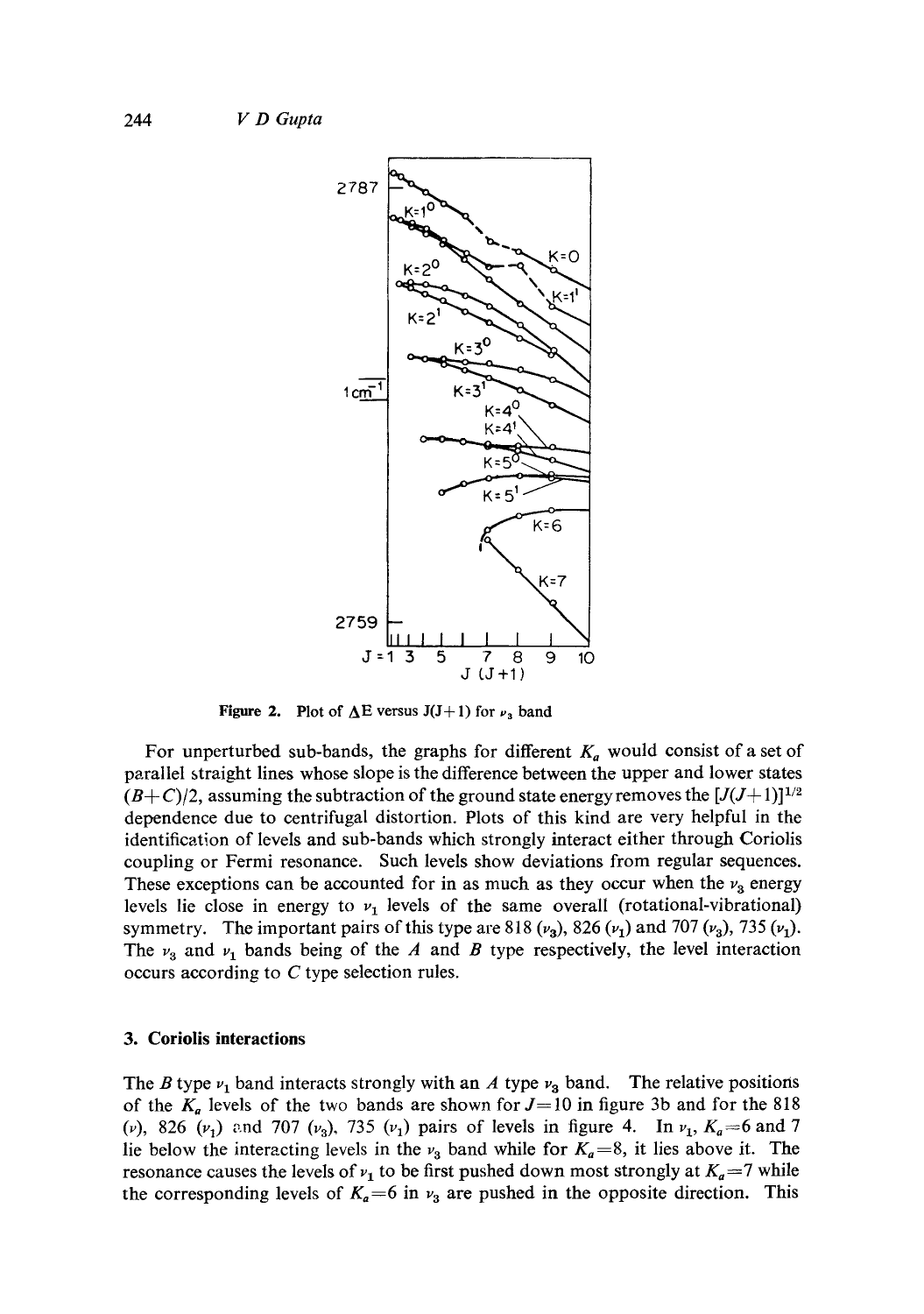

Figure 3a. 3b. Plot of  $\Delta E$  versus J(J+1) for interacting sub-bands of  $\nu_1$  and  $\nu_3$  bands Relative positions of Coriolis interacting levels of  $\nu_1$  and  $\nu_3$  bands for  $J = 10$ .

effect is clearly illustrated in figure 1 by the plots of  $J(J+1)$  versus the energy difference,  $\Delta E(J, K_a, K_c)$ , between excited and ground state levels of the same quantum numbers. In the spectrum, this results in the  $Q_6$  and  $Q_7$  transitions being displaced towards lower frequency while  $Q_8$  shades in opposite direction. This interaction also gives rise to energy borrowing (from  $v_3$  band) and forbidden transitions. The actual strength of the effect depends on the magnitude of the interaction constant connecting the states and the energy differences between their unperturbed positions. This kind of interaction occurs as the  $K_a$  levels come into resonance and then reverse their relative positions. When there are accidental degeneracies, a second type of effect occurs in which the crossing of J levels may occur within a given  $K_a$  sub-band (Brown and Hunt 1979). Figures 3a and 3b show the plot of relative positions of the interacting levels as well as graphs of the corresponding  $\Delta E(J, K_a, K_a)$  versus  $J(J+1)$ . The level interaction in the first case takes place through  $K_a=1$  and through  $K_a=3$  in the other case. The  $J=7$  and  $J=8$  levels of  $\nu_1$  lies below the interacting level (826)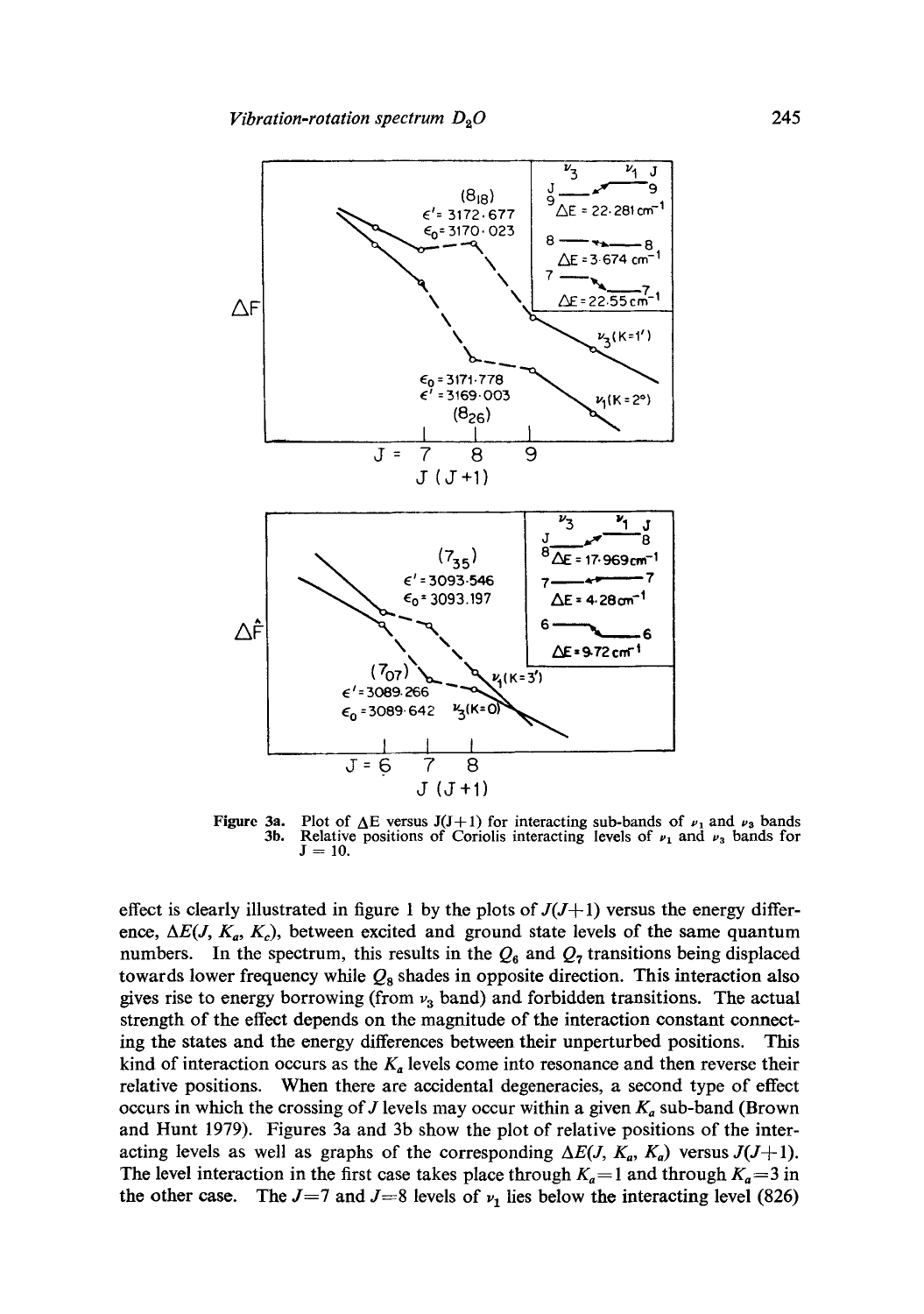

**Figure 4.**  Level interaction and relative positions of levels for different J.

of  $v_3$  whereas  $J=9$  lies above the corresponding level for  $v_3$ . In the spectrum, the two  $Q$  branches of these bands overlap as a result of this interaction. The transitions of  $P_{Q_8}$  and  $P_{Q_8}$  are shifted to lower frequencies for  $v_1$  (reversal) whereas in  $v_3$  band spacing of the Q branch transition suddenly changes from 10.4 cm<sup>-1</sup> to 9.4 cm<sup>-1</sup> at  $J=8$  and to 11.9 cm<sup>-1</sup> at  $J=9$ . Similar changes take place in the neighbourhood of other pair of interacting levels. Another case of sub-band perturbation occurs for  $K_a=6$  of  $v_3$  with  $K_a=7$  of  $v_1$ . The 761 (762) level of  $v_3$  occurs at 3444.3863 cm<sup>-1</sup> and 770 (771) of  $v_1$  at 3434.9243. The resonance is almost perfect as shown below and the assignments may as well be reversed.

| $\nu_{\rm R}$ | $E$ (cm <sup>-1</sup> ) $\nu_1$ |      | $E$ (cm <sup>-1</sup> ) |
|---------------|---------------------------------|------|-------------------------|
| 660           | $-3351.6497$                    |      |                         |
| 761           | $-3444.3836$                    | 770  | 3434.9243               |
| 862           | $-3544.0161$                    | 871  | 3531.2272               |
| 963           | $-3655.6804$                    | 972  | 3640.1089               |
| 1064          | $-3779.4866$                    | 1073 | 3761.4356               |
| 1165          | $-3915.6370$                    | 1174 | 3897-9838               |
| 1266          | $-4064.3482$ 1275               |      | 4044.0052               |

This sub-band interaction results in energy borrowing from the  $\nu_3$  levels and as a result of it the  $R_{Q_2}$  transitions of  $v_1$  appear stronger. In addition  $Q_6$  transitions of